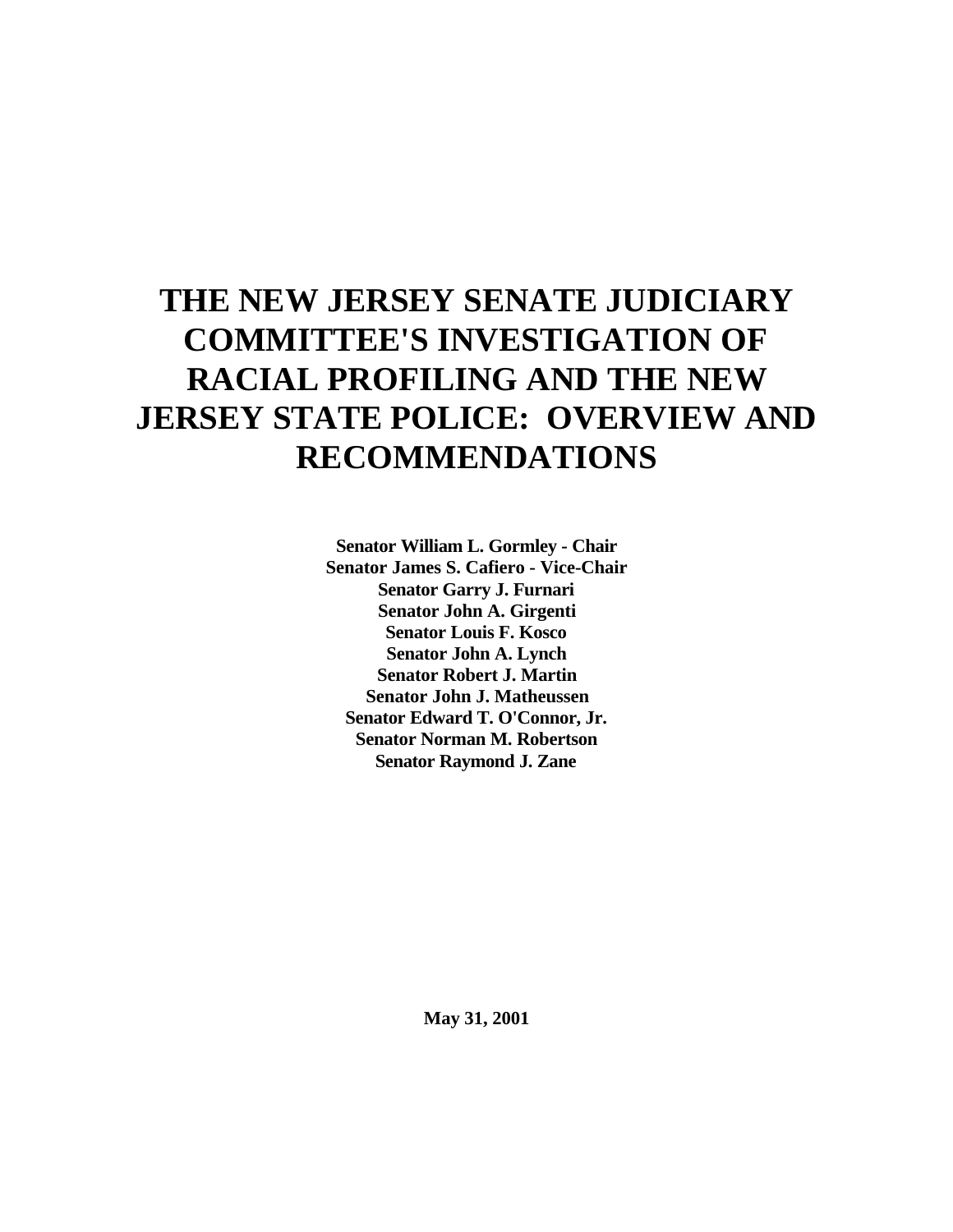#### **OVERVIEW**

In October 2000, Senator William L. Gormley, Chairman of the Committee, announced that the Committee would conduct a review of racial profiling, the New Jersey State Police ("NJSP"), and the timing of the indictments in the Hogan and Kenna criminal matters.\* In total, approximately 100,000 pages of documentation were reviewed in connection with the Committee's investigation. Joint interviews and depositions were conducted of 35 witnesses and yielded over 4,000 pages of transcript.

The Committee held public hearings on March 19, 20, 27, and 28, and April 2, 3, 9, 10 and 18, 2001 (the "Hearings"). The Committee heard testimony from witnesses identified during the document review, depositions and interviews, and from members of the public and other interested parties.

The Committee's investigation examined many issues, including, but not limited to: organizational and cultural issues in the Department of Law and Public Safety ("LPS") and the NJSP that may have developed, ignored, concealed or fostered racial profiling; actions concerning racial profiling taken by the NJSP and the LPS following the ruling in State v. Soto, 324 NJ Super. 66 (Law Div. 1996), and the State's actions following the Soto ruling; activities within LPS and the NJSP concerning the investigation into racial profiling that was started in late 1996 by the United States Department of Justice Civil Rights Division ("DOJ"); activities within LPS and the NJSP concerning the State Police Review Team and the development of the Interim Report, dated April 20, 1999 and the Final Report, dated July 2, 1999; the circumstances surrounding the Consent Decree entered into with the DOJ on December 30, 1999, the content of the Consent Decree, and the status of those and other reforms.

\_\_\_\_\_\_\_\_\_\_\_\_\_\_\_\_\_\_\_\_\_\_\_\_\_\_\_\_\_\_\_

<sup>\*</sup> Troopers Hogan and Kenna were indicted on April 19, 1999 for falsification of documents pertaining to motor vehicle stops. A second indictment for the April 23, 1998 shooting of minority motorists on the New Jersey Turnpike was returned on September 7, 1999.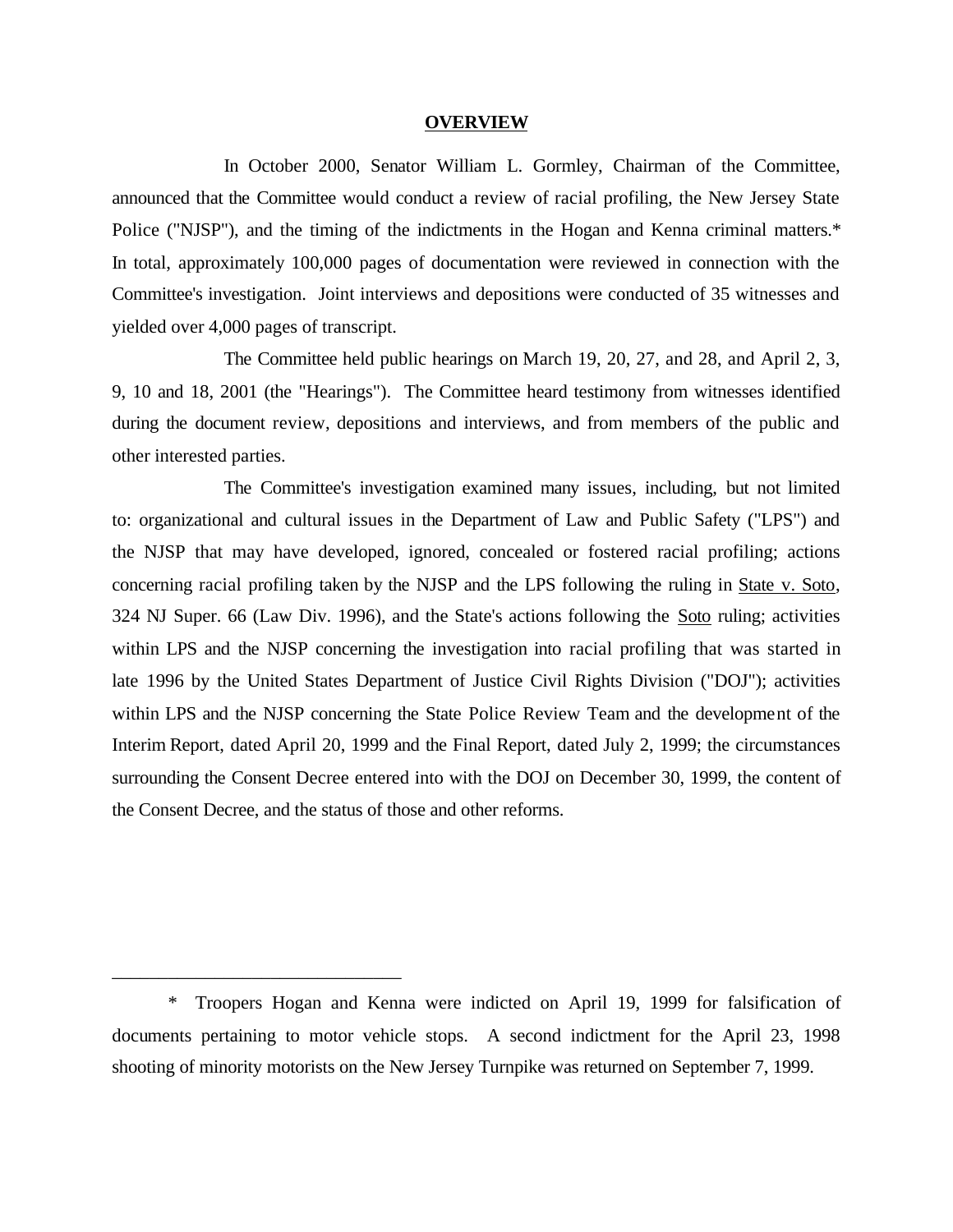#### **RECOMMENDED REFORMS**

As a result of its investigation, the Committee believes that the Consent Decree is critical to the eradication of racial profiling. Additional steps are needed, however, to compliment the provisions of the Consent Decree and to ensure that reforms continue after the Consent Decree expires. A full report of the Committee's investigation and its recommendations will be released shortly and what follows below is a synopsis of the Committee's recommendations.

#### **Suggested Reform No. 1: Consent Searches**

Attorney General Farmer testified that in 2000, minority motorists continued to be subjected to a disproportionately high number of consent searches, and those searches were far less likely to be based on probable cause and far less likely to result in seizures of contraband than searches of white motorists. Attorney General Farmer acknowledged that consent searches in general yield little in the way of contraband, thus essentially supporting the argument that they are of little utility, but present significant risks. Therefore, the Committee recommends the immediate prohibition of consent searches by Executive Order for motor vehicle stops made in connection with N.J.S.A. Title 39 violations on all highways on which a 65 miles per hour speed limit has been imposed, to wit: NJ Route 18, NJ Route 55, Interstate 78, Interstate 80, Interstate 195, Interstate 287, Interstate 295, Atlantic City Expressway, Garden State Parkway, and the NJ Turnpike. The Executive Order should also provide that if the Office of Attorney General ("OAG") or NJSP seek to reinstate the use of consent searches they must demonstrate to the Committee that sufficient safeguards exist to monitor the use and prevent the abuse of consent searches. The Committee shall then make a recommendation to the Governor on whether the use of consent searches should be reinstated; and, if so, whether additional safeguards are necessary.

Part of this suggested reform is driven by the fact that the Computer Aided Dispatch System ("CAD"), the Records Management System ("RMS") and the Management Awareness Personnel Performance System ("MAPPS"), each of which was required by the Consent Decree, have not yet been fully implemented. See Appendix A. These systems, when fully operable, will provide the NJSP and the Office of State Police Affairs ("OSPA") with, among other things, the ability to comprehensively monitor all stops and all activity that occurs subsequent to stops. The Committee expresses its concern that the CAD/RMS is still not fully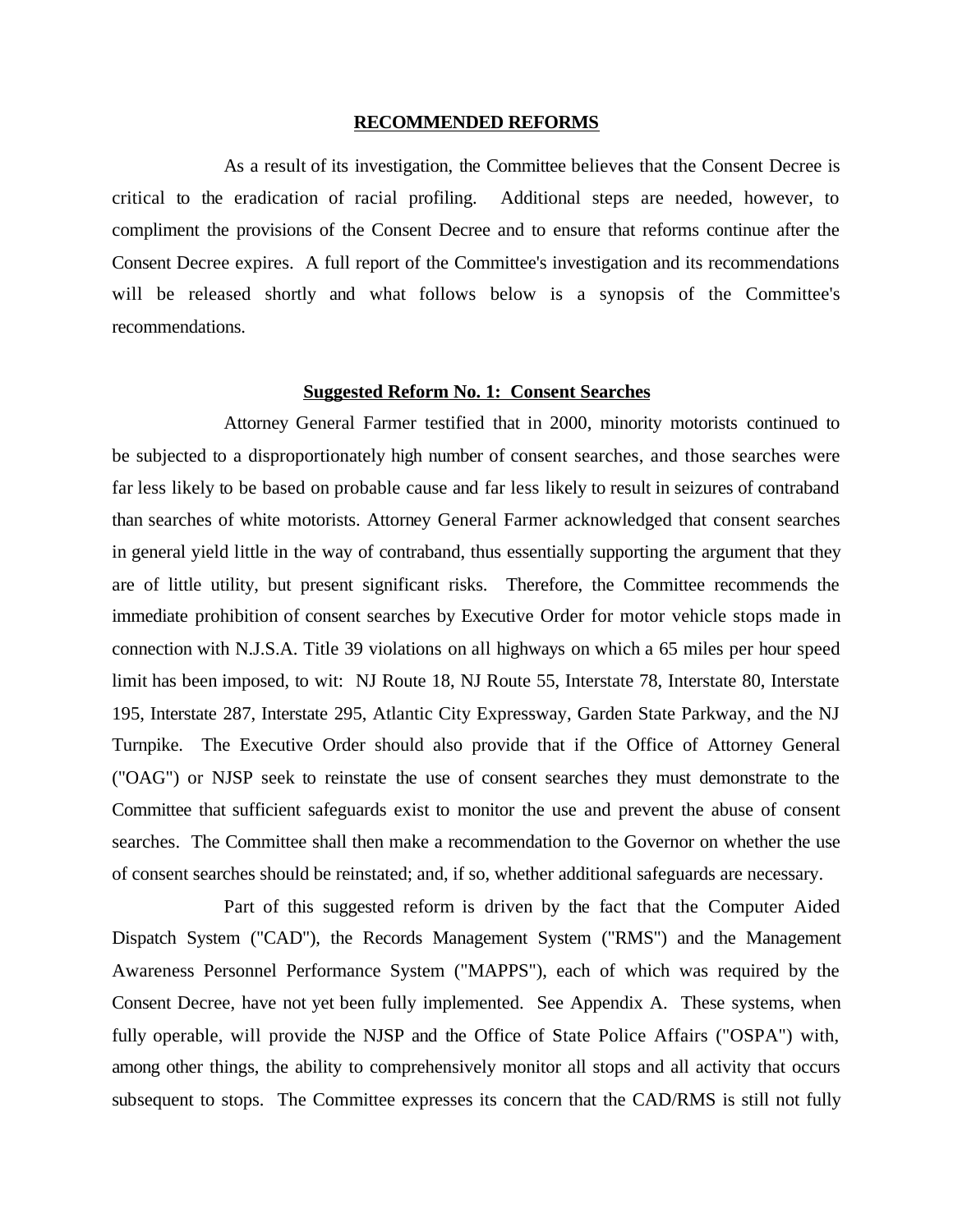implemented after almost three years since it was an integral part of the plan to eliminate racial profiling.

#### **Suggested Reform No. 2: Independent Oversight Of LPS**

The Committee recommends adopting a permanent and independent review system to handle citizen complaints of misconduct and constitutional and statutory violations, by law enforcement personnel within LPS. The Committee recommends the creation of an Office of Professional Responsibility ("OPR") and the creation of a three-member Independent Review Board (the "Board").

## **1. The OPR**

The OPR would be housed in but not of the OAG (to ensure its independence), and would be headed by a Director who would report directly to the Board (see below), the Attorney General, and semi-annually to the Senate and Assembly Judiciary Committees. The Governor, with the advice and consent of the Senate would appoint the Director.

The OPR would assume the functions of the existing OSPA after the expiration of the Consent Decree, as well as some of the functions of the existing Office of Professional Standards within the NJSP. Like OSPA, OPR would be authorized to investigate trooper misconduct complaints, but would also be authorized to investigate complaints filed against all law enforcement personnel within the LPS.

The OPR would determine whether it intends to investigate the complaint itself or refer it to the respective Division of LPS for internal handling. It is anticipated that less serious complaints, or complaints involving administrative violations, would be referred to each respective Division for internal review, leaving OPR the review of the more serious misconduct complaints involving allegations of constitutional violations, such as illegal searches, and statutory violations that rise to a serious level.

It is anticipated that the OPR would be allotted a staff of investigators but would have the ability to use investigators from the Division of Criminal Justice ("DCJ") and the NJSP to conduct investigations in more complex cases. In this case, the Committee recommends that a Division's investigators not investigate members of their own Division. All personnel subject to a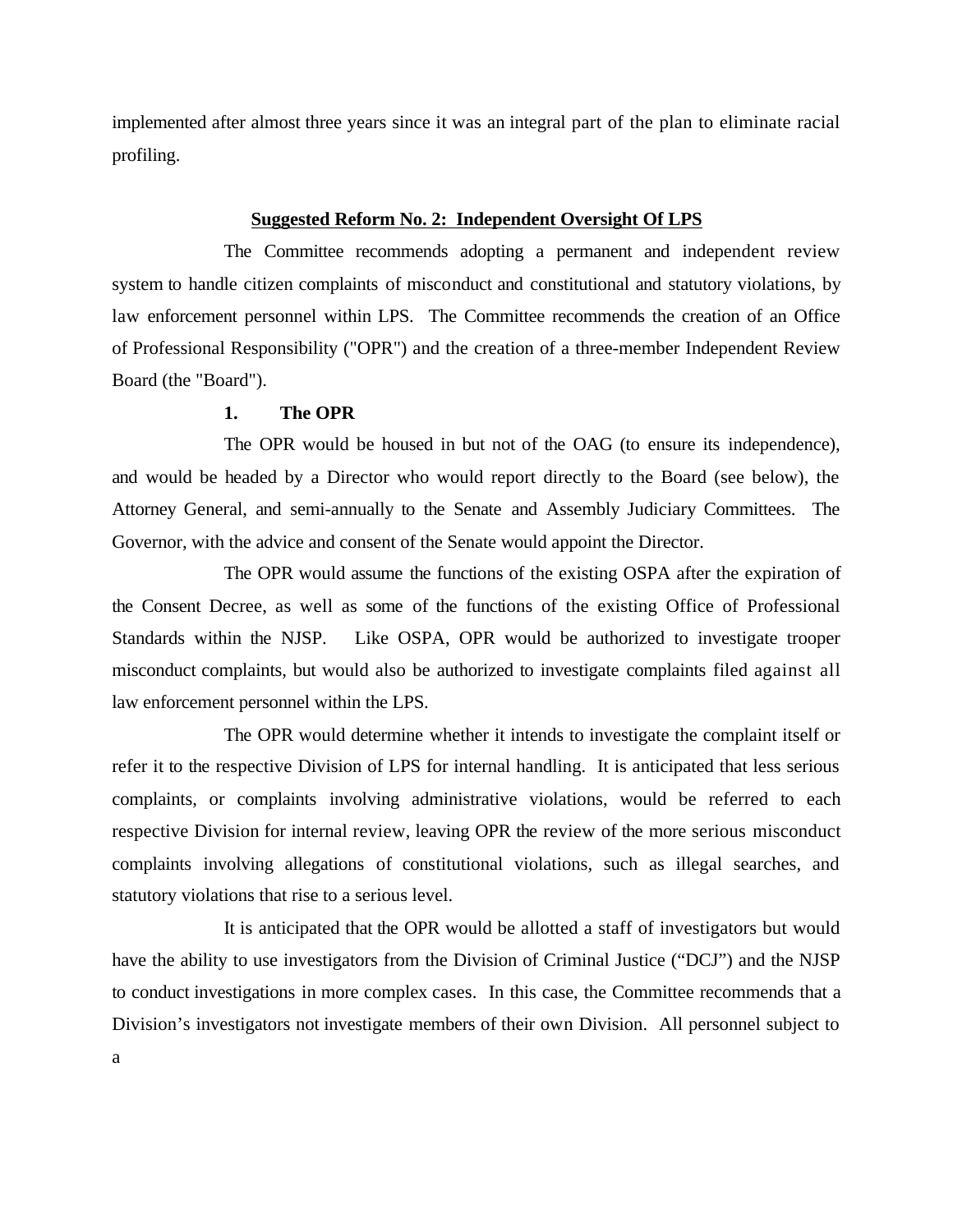complaint would be afforded a hearing before an Administrative Law Judge, in order to ensure that the individual receives adequate due process. All potential criminal violations would be referred to DCJ for possible criminal prosecution.

#### **2. The Board**

The Board would oversee the OPR. The Board would have the authority to reopen any misconduct investigation as it deems appropriate. It would consist of three members: a former judge, a former law enforcement officer, and a citizen with knowledge of and experience with civil rights issues. These members would be appointed by the Governor, with the advice and consent of the Senate, and would serve seven-year terms. The initial appointments would be for staggered terms of five years, three years and one year.

# **Suggested Reform No. 3: Establish Deprivation Of Civil Rights As A Criminal Offense**

The Committee recommends establishing a third degree crime of official deprivation of civil rights, which would prohibit a public servant from engaging in knowing and willful discriminatory actions against an individual or group of individuals on the basis of race, religious principles, age, national origin, ancestry, marital status, affectational or sexual orientation, familial status, handicap, or sex. If the knowing and willful discriminatory actions resulted in bodily injury it would constitute a second degree crime and if the individual committed murder, manslaughter, kidnapping, or aggravated sexual assault in the course of the incident, it would be a crime of the first degree.

#### **4. Additional Suggested Reforms**

Numerous proposed bills are currently pending in the Legislature, almost all of which were proposed by members of the Black and Latino Caucus, concerning various aspects of racial profiling. Much of the proposed legislation contains provisions similar to mandates in the Consent Decree.

## **1. Annual Reports With Respect To Trooper Misconduct Complaints**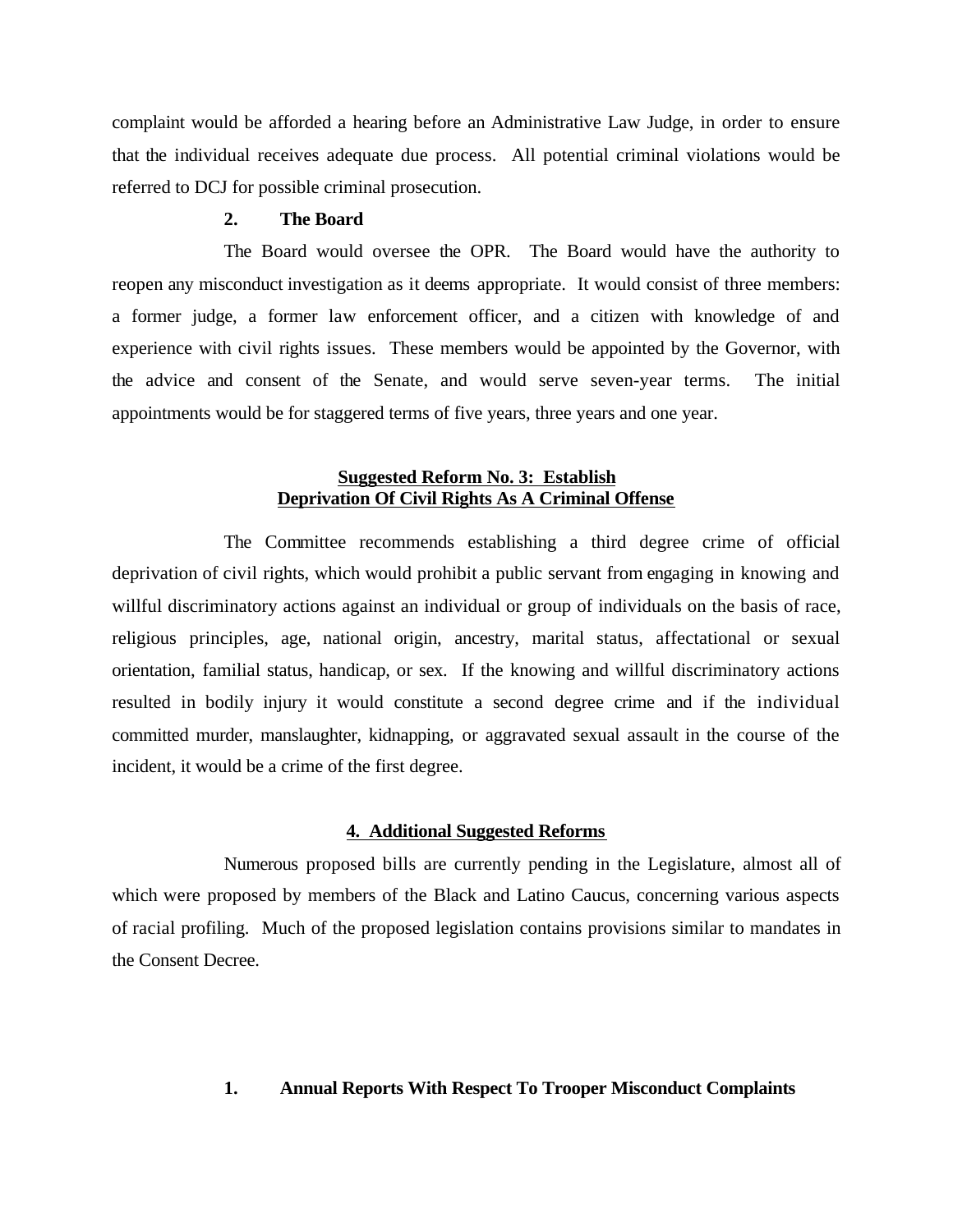The Committee recommends that the Superintendent of the NJSP compile and submit to the Governor and the Legislature an annual report regarding complaints made by members of the public alleging misconduct by NJSP officers. See Consent Decree, ¶ 43. This reform would make those terms of the Consent Decree permanent by codifying them into statutory law. A bill implementing this reform passed the Senate (38-0) on December 14, 2000, but has not been considered by the Assembly.

#### **2. Maintain Certain NJSP Records For At Least 10 Years**

The Committee recommends requiring the NJSP to maintain for 10 years all logs concerning activity of patrol units, all tape recordings of radio communications between dispatchers and patrol units, and all videotapes recorded by cameras mounted in patrol vehicles. This reform would expand current NJSP procedures, which requires that all videotapes recorded by patrol cameras must be held intact for not less than 28 months. It would not impact the maintenance of all tape recordings of communications between dispatchers and patrol units that presently are maintained indefinitely. This reform incorporates the substance of S. 851 (James/Turner).

#### **3. Establish "Public Confidence Police Integrity" Telephone Hotline**

The Committee recommends establishing the "Public Confidence-Police Integrity" telephone hotline to receive and respond to calls concerning allegations or complaints of police misconduct from the public and from police officers who, for reasons of confidentiality or anonymity, are unable to report such allegations of complaints openly or in person to the appropriate law enforcement officials or agencies. The hotline would be operated by the OPS and would require the OPS to notify the newly created OPR of the filing of all misconduct complaints. This reform would make a similar provision in the Consent Decree permanent by codifying it into statutory law. This reform also incorporates the substance of S. 852 (James/Bryant).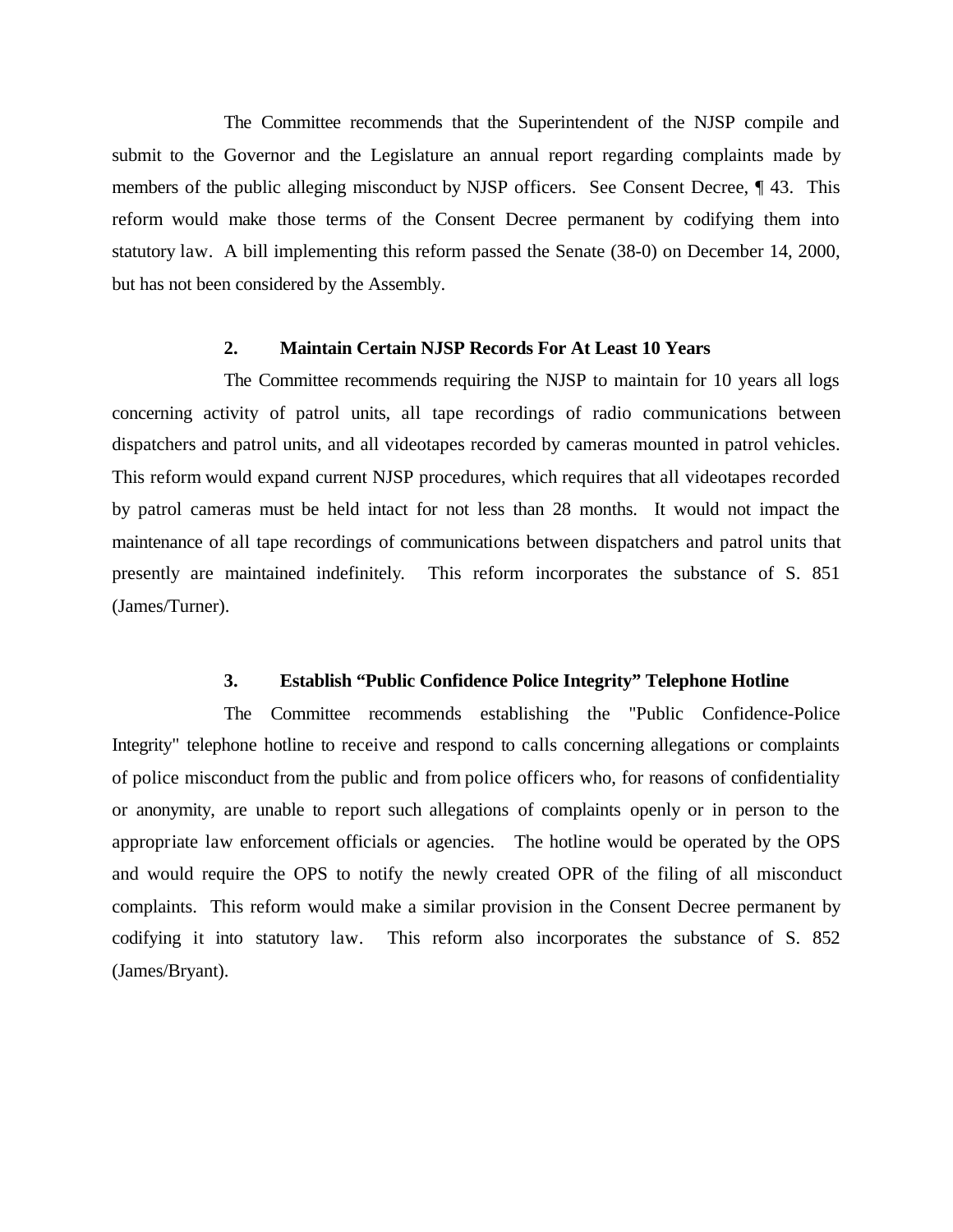# **4. Create The Offense Of Tampering With Electronic Devices Installed In Police Patrol Cars**

The Committee recommends making it a crime of the fourth degree for a law enforcement officer to alter, destroy, conceal, remove or disable a camera or other monitoring device installed in a patrol vehicle, including any videotape or film used in such a device. This reform passed the Senate (40-0) on December 18, 2000, but has not been considered by the Assembly. This reform incorporates the substance of S. 853 (James/Bryant).

# **5. Require NJSP Applicants To Undergo Psychological Testing For Racial Bias**

The Committee recommends requiring the Superintendent of the NJSP to require applicants for NJSP membership to complete a psychological evaluation designed to reveal racial bias or insensitivity. The reform would require that the evaluation be developed and administered by an individual or entity independent of the NJSP. The current selection process consists of a written examination, physical fitness test, background investigation, and an oral interview. Applicants chosen for conditional employment are then required to undergo a medical and psychological examination and are subject to four psychological tests of mental fitness. This reform incorporates the substance of S. 854 (James/Bryant).

## **6. Require NJSP To File Reports On Motor Vehicle Stops**

The Committee recommends requiring the NJSP to prepare and file reports on every motor vehicle stop they initiate, and to publicly report those aggregate statistics semiannually. The reform would require the reports to contain detailed information about the stop, including among other things, the grounds for the stop, the characteristics of the individuals stopped (utilizing at least the following categories: sex, race or ethnicity, and age), whether a search was undertaken and if so, the grounds for the search and the results of the search; and whether, as a result of the stop, a warning or summons was given. If anyone was taken into custody or arrested, the report must include the grounds for those actions. This reform would include any and all data collecting requirements set forth in the Consent Decree.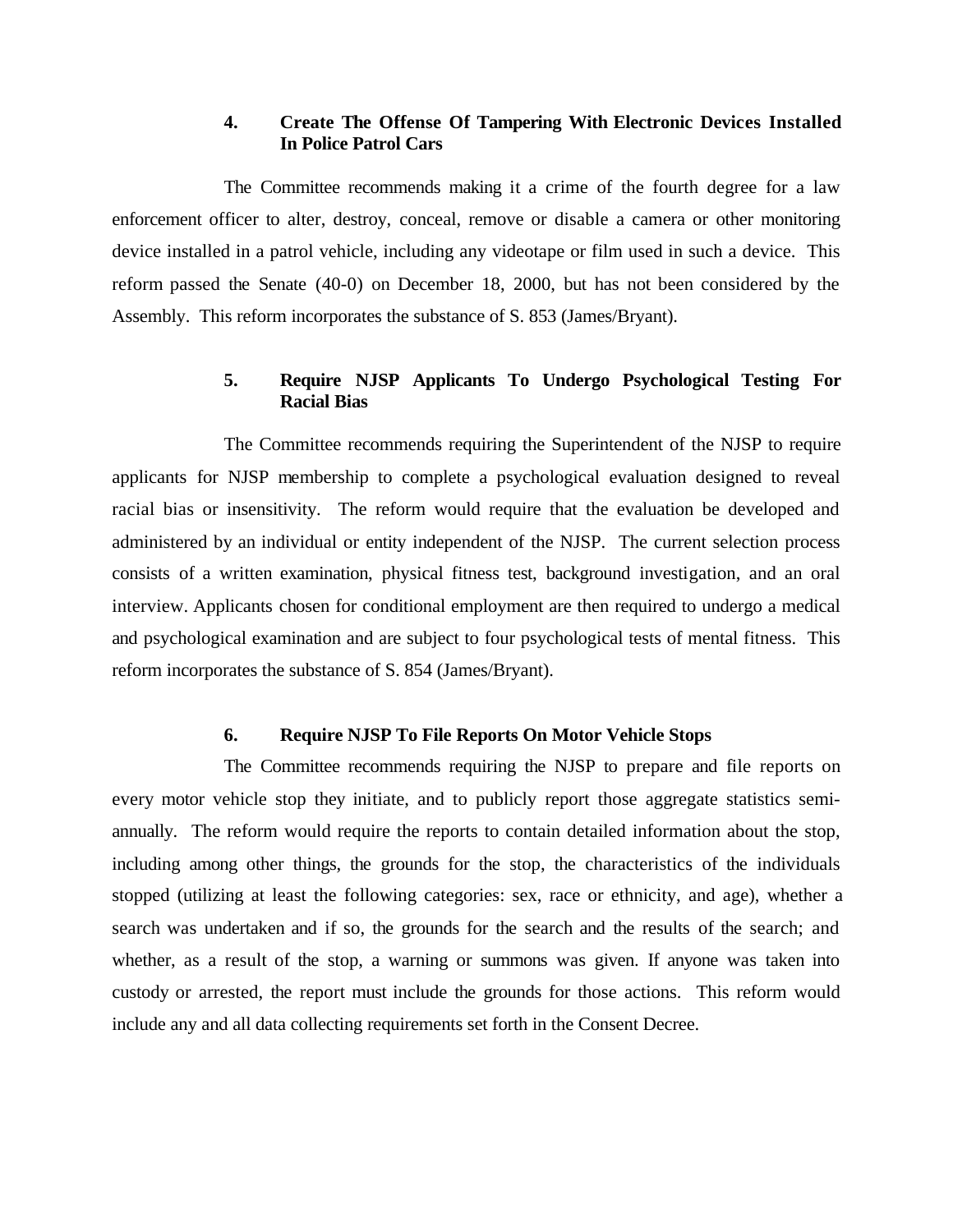The Consent Decree already requires the NJSP to capture and report stop data. This reform would make those terms of the Consent Decree permanent by codifying them into statutory law. This reform incorporates the substance of S. 857 (Turner/Bryant).

# **7. Establish Trooper Performance Databases And Early Warning System**

The Committee recommends requiring the NJSP to establish a database of information on the performance of individual officers and troopers. The database would include information of motor vehicle stops, pursuits, searches, arrests, the use of force, citizen complaints, disciplinary actions and witnesses. The information would be used to develop a computerized "early warning system" to determine whether a pattern of unacceptable performance or behavior exists for individual officers and troopers. The reform also would require NJSP supervisors, at least quarterly, to conduct reviews and analyses of computerized data and other information, including data on traffic stops and post-stop actions by race and ethnicity.

This reform duplicates some of the provisions of the Consent Decree that establishes MAPPS. This reform would make those terms of the Consent Decree permanent by codifying them into statutory law. This reform incorporates the substance of S. 863 (Bryant/Turner).

# **8. Require Members Of The NJSP To Undergo Annual Performance Evaluations**

The Committee recommends that the Superintendent of the NJSP or his designee annually evaluate each NJSP member's performance. Pursuant to ¶47 of the Consent Decree, the NJSP is required to develop a protocol specifying the manner in which supervisory and management reviews of individual state troopers are to be conducted and the frequency of such reviews. This reform would make that Consent Decree requirement permanent by codifying it into law. This reform incorporates the substance of S. 864 (Bryant/Turner).